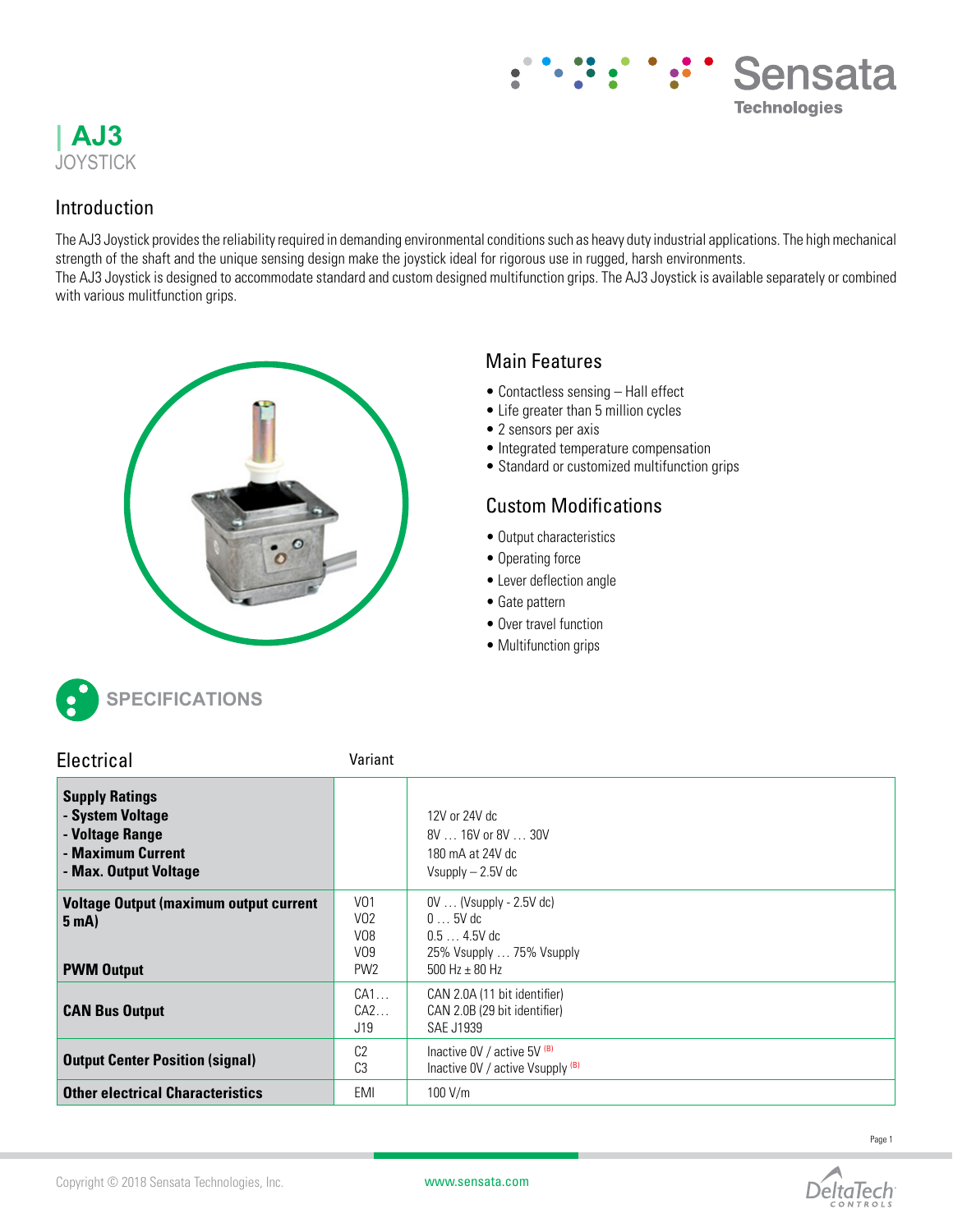### Mechanical

| Life                                                          | > 5 million cycles                                               |  |  |  |
|---------------------------------------------------------------|------------------------------------------------------------------|--|--|--|
| <b>Operating temperature</b>                                  | $-40^{\circ}$ C to 85 $^{\circ}$ C                               |  |  |  |
| <b>Operating torque (measured 140 mm from</b><br>pivot point) | 0.56 Nm, 1.2 Nm, 1.7 Nm, 2.2 Nm                                  |  |  |  |
| <b>Horizontal load maximum</b>                                | 100 Nm                                                           |  |  |  |
| <b>Vertical load maximum</b>                                  | 1000 N                                                           |  |  |  |
| max. Torque (Z-axis)                                          | 20 Nm                                                            |  |  |  |
| <b>Protection Level</b>                                       | IP $65$ (c)                                                      |  |  |  |
| <b>Gate options</b>                                           | square, cross, single axis (A)                                   |  |  |  |
| Lever deflection X/Y                                          | $\pm$ 20 <sup>o</sup> (A)                                        |  |  |  |
| <b>Center position tolerance</b>                              | $± 2° + 0.5°$                                                    |  |  |  |
| Weight                                                        | 450g                                                             |  |  |  |
| <b>Housing</b>                                                | Aluminum                                                         |  |  |  |
| <b>Boot</b>                                                   | EPDM (black)                                                     |  |  |  |
| <b>Cable</b>                                                  | Pigtail 600 mm without connector (24 AWG, 0,25 mm <sup>2</sup> ) |  |  |  |



- (A) *Others available on request*
- (B)*Active, if the lever is in the center position inactive, if the lever is outside of the center position*
- (C) *Above gate with boot*







Install dimensions  $\emptyset$  5.5 [0.21] C  $56 \pm 0.004$ ]  $\theta$  $76+0.01$ 2  $\overline{\circ}$  $65 + 0$  $\frac{1}{2}$  $5^{+0.3}$ 54  $\overline{\phantom{0}}$  $35$  $\sim$  $\ddot{\circ}$  $\sim$  $\bigcap$ ັດ  $71 \pm 0.1$  $[2.80 \pm 0.004]$ 

DeltaTech

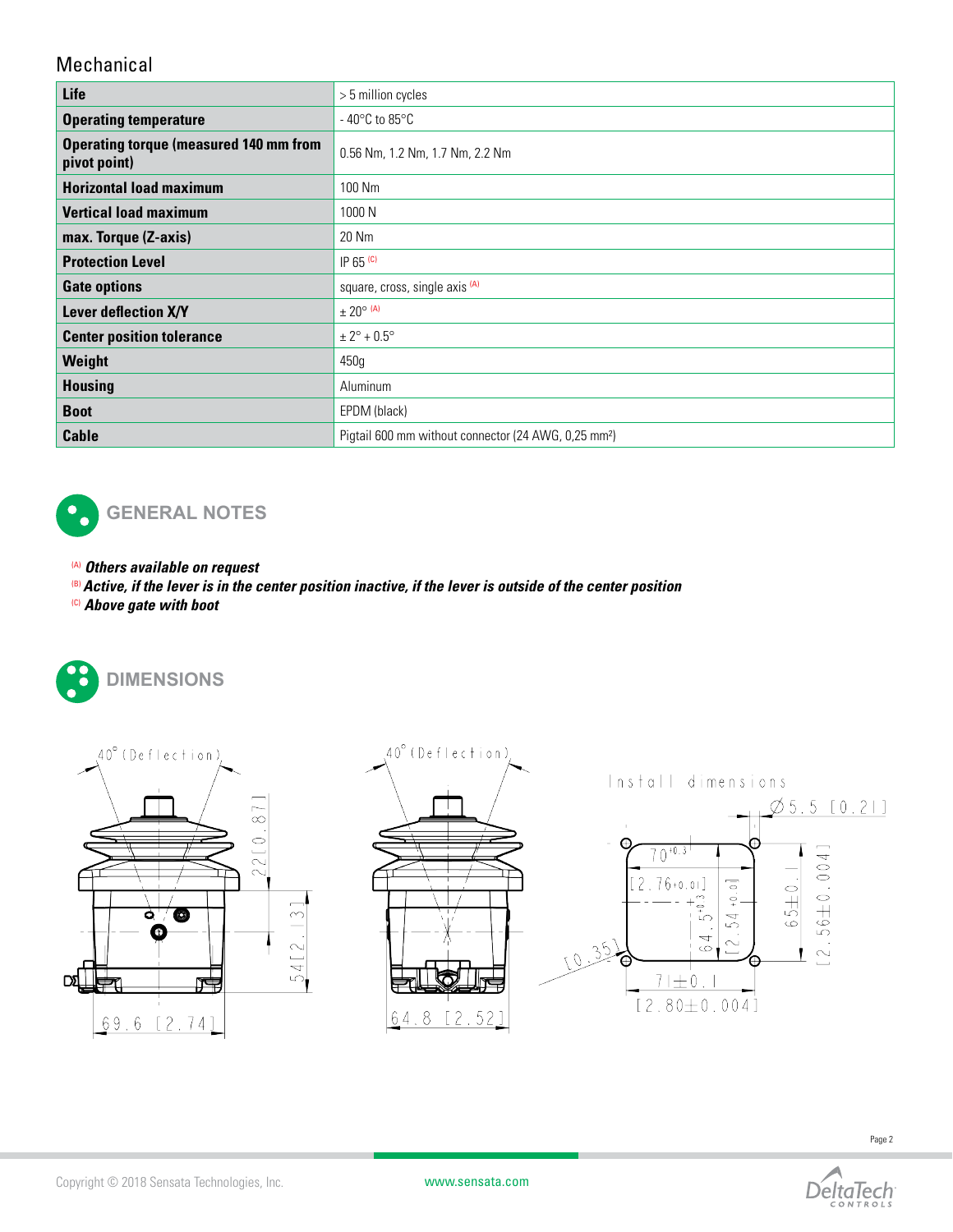





Page 3